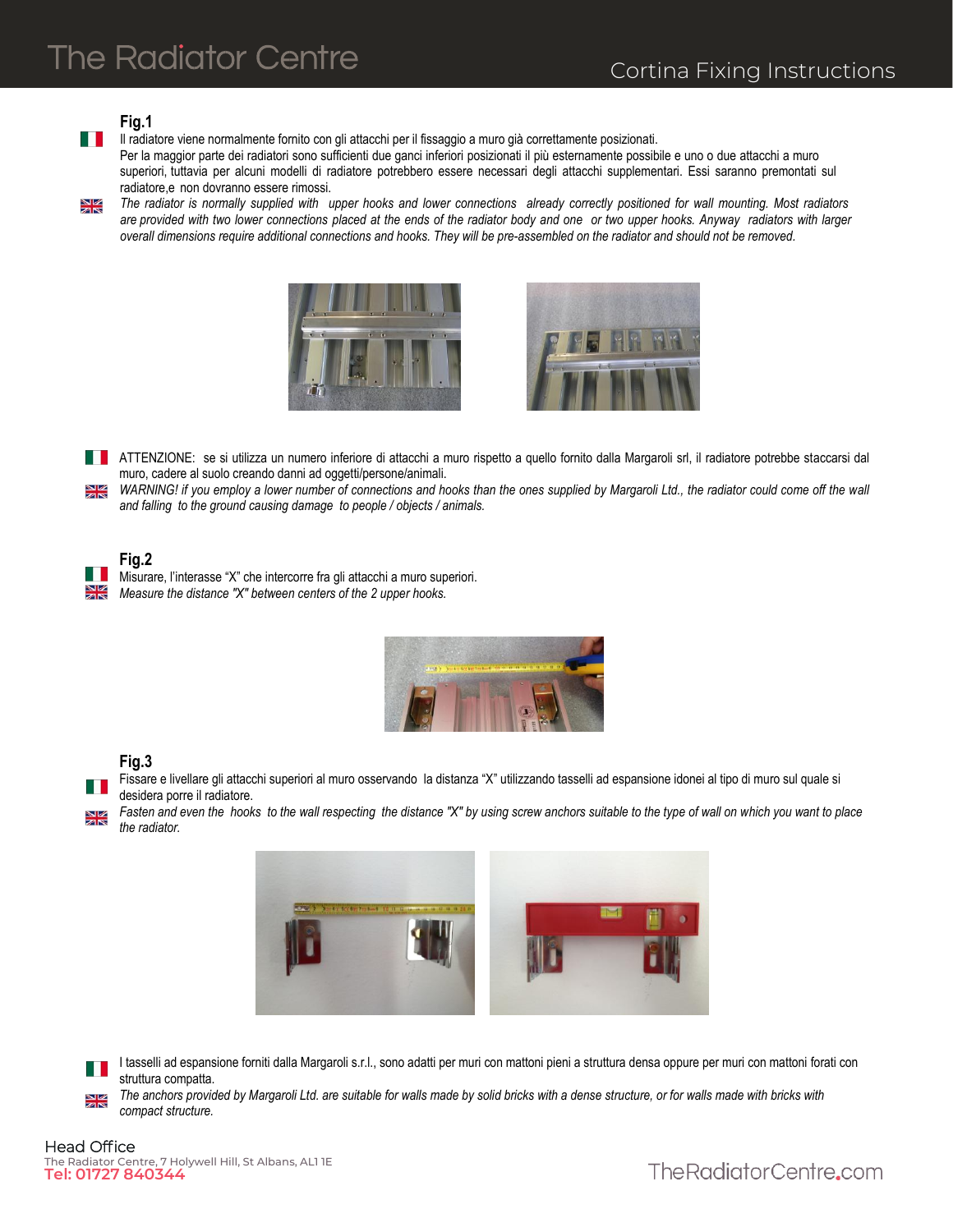# **The Radiator Centre**

## Cortina Fixing Instructions



ATTENZIONE: la scelta del corretto tassello ad espansione è molto importante. L'utilizzo di un tassello ad espansione non idoneo potrebbe non garantire un corretto fissaggio del radiatore e creare danni a persone,animali od oggetti.

*WARNING ! choosing the correct screw anchors is very important. The use of not suitable screw anchors may not ensure a correct mounting of the radiator and may cause damage to people/animals or objects.* 

#### **Fig.4**

Per facilitare il posizionamento del radiatore, si tenga presente che Il filo superiore dell'attacco a muro superiore corrisponde al filo superiore del radiatore.

**To facilitate placement of the radiator, keep in mind that the upper edge of the hooks corresponds to the upper edge of the radiator.** 





Premontare, sul radiatore gli attacchi inferiori utilizzando la vite e la ranella in dotazione *Pre-mount on the radiator the lower connections using the screws and washers supplied.*



Appendere il radiatore agli attacchi superiori, alla distanza a muro desiderata 1=10/15mm da parete 2=20/25mm da parete, ed assicurarsi che il radiatore sia ben appeso verificando che le due staffe siano sullo stesso piano.

*Hang the radiator to the upper hooks at the distance to the wall desired 1 = 10/15mm from the wall 2 = 20/25mm from wall, and make sure that the*  ≫ছ *radiator is well hung and the two hooks are on the same level.* 

ATTENZIONE: se le due staffe non sono sullo stesso piano significa che il radiatore non è ben appeso per cui non si dovrà procedere al fissaggio del radiatore fintantoché esso non sarà ben appeso e le staffe saranno allineate.

*CAUTION: If the two hooks are not on the same level it means that the radiator is not well hung so you will not have to proceed to fixing of the*  ≫≼ *radiator as long as it will not be well hung and hooks are aligned.* 

### **Fig.5**

Tracciare il posizionamento delle staffe inferiori.

H H Togliere il radiatore dal muro, togliere gli attacchi inferiori, e tracciare il punto di perforazione, posizionando l'attacco inferiore sulla tracciatura eseguita.

*Plot the position of the lower connections.* 

স<br>স *Remove the radiator from the wall, remove lower connections and plot the point of drilling, placing the lower connections on the tracing performed.* 



Head Office The Radiator Centre, 7 Holywell Hill, St Albans, AL1 1E **Tel: 01727 840344**

The Radiator Centre.com